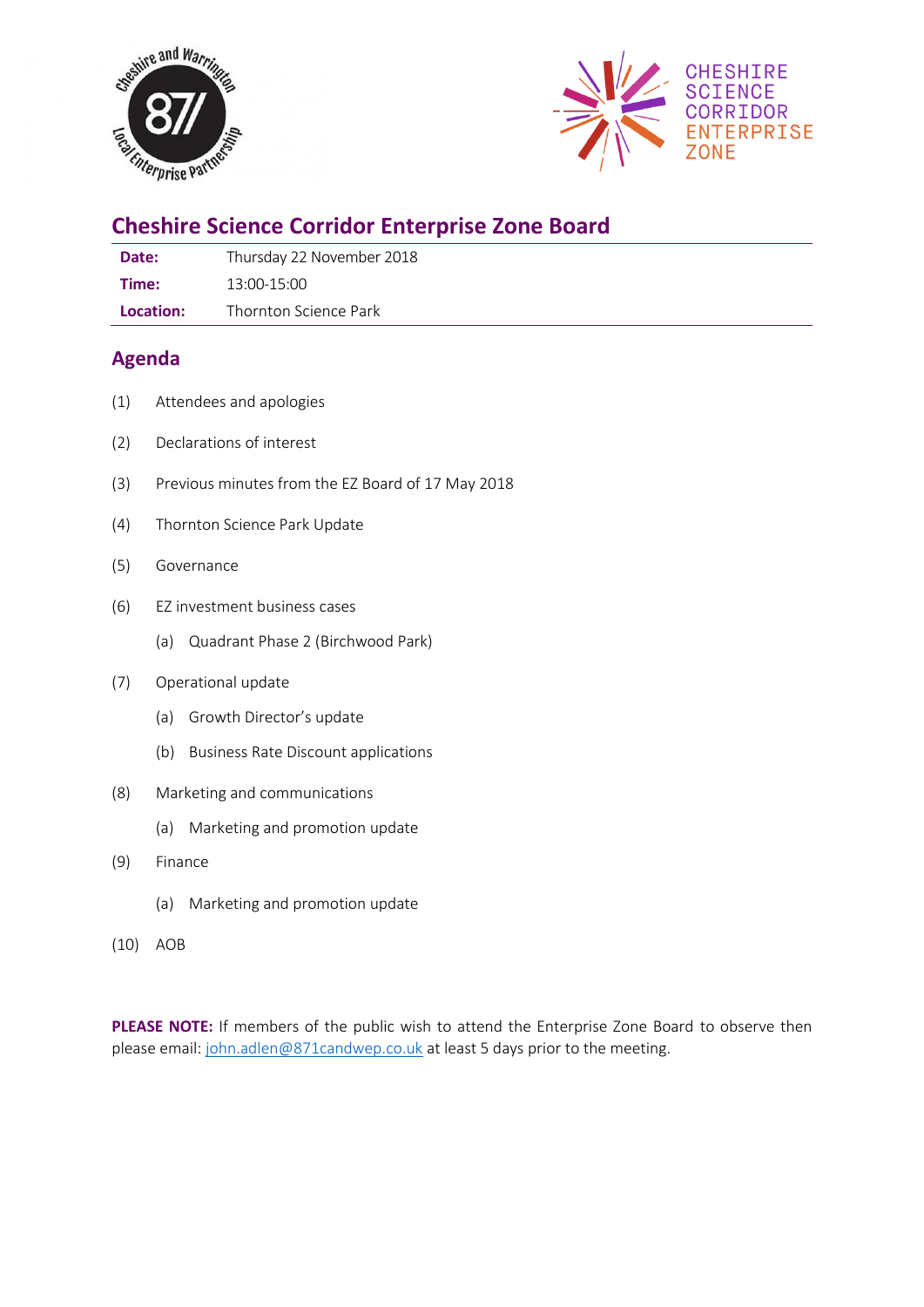## **Item 1 – Attendees and Apologies**

### **EZ Board Members:**

Robert Mee, Chair of EZ Board and LEP Board Member Cllr Paul Bates, Cheshire East Council Tony Bochenski, Independent Member Cllr Brian Clarke, Cheshire West & Chester Council Chris Farrow, Independent Member

### **In Attendance:**

John Adlen, Cheshire & Warrington LEP Chris Capes, Cheshire West & Chester Council Philip Cox, Cheshire & Warrington LEP Stephen Fitzsimons, Warrington & Co. John Willis, Skills & Growth Company

### **Apologies:**

Cllr Russ Bowden, Warrington Borough Council Christine White, Astra Zeneca Lisa Harris, Cheshire West & Chester Council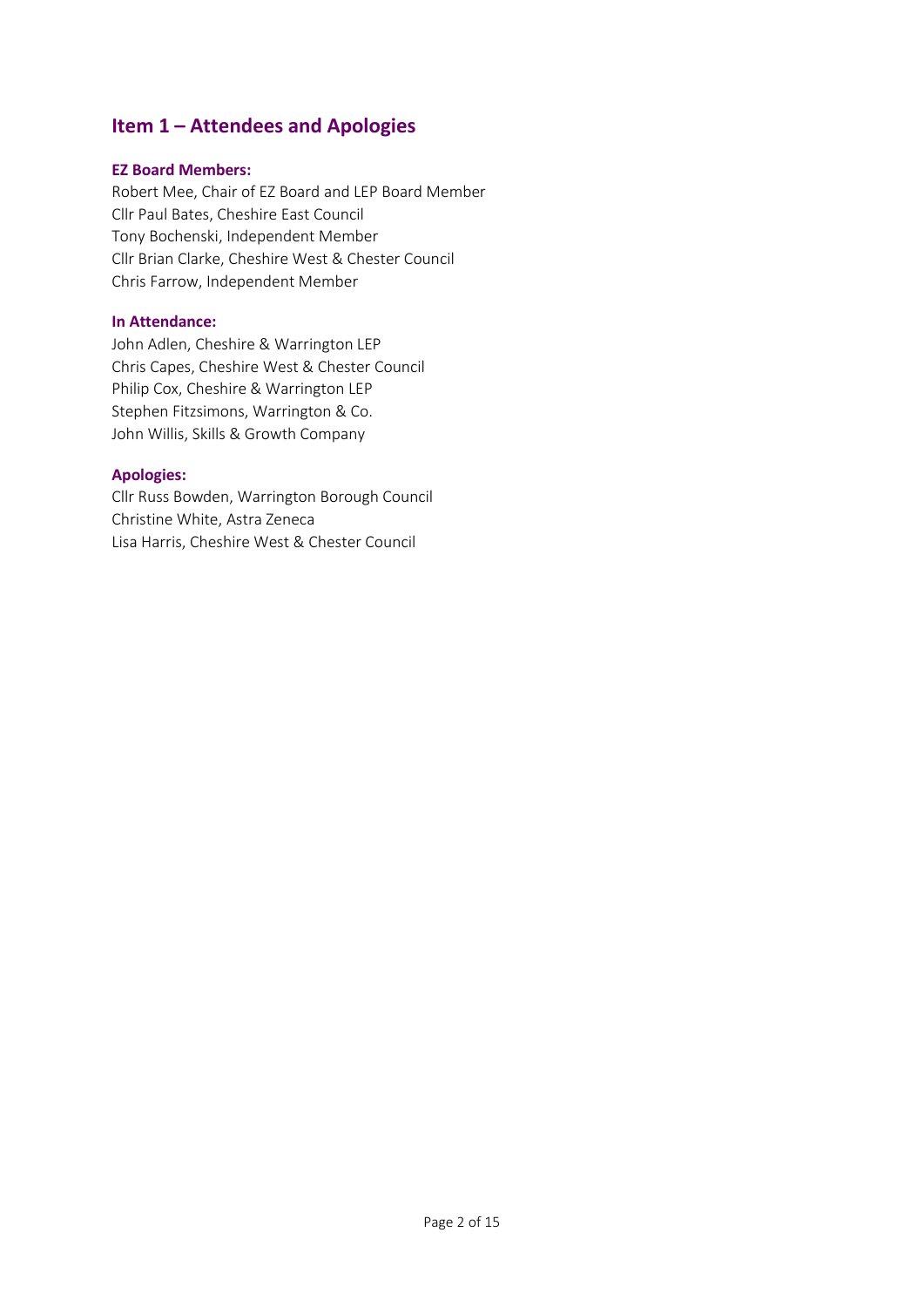## **Item 2 – Previous Minutes**

|                 | <b>Meeting Title</b><br>Cheshire Science Corridor Enterprise Zone Board   |                                                                                   |                        |  |
|-----------------|---------------------------------------------------------------------------|-----------------------------------------------------------------------------------|------------------------|--|
| <b>Date</b>     | 20 September 2018                                                         |                                                                                   |                        |  |
| <b>Time</b>     |                                                                           | 13:00-15:00                                                                       |                        |  |
| <b>Location</b> |                                                                           | <b>Birchwood Park</b>                                                             |                        |  |
|                 | <b>Agenda Item</b>                                                        |                                                                                   | <b>Action/Decision</b> |  |
| 1.              |                                                                           | <b>Attendees and apologies</b>                                                    |                        |  |
|                 |                                                                           | <b>EZ Board Members:</b>                                                          |                        |  |
|                 |                                                                           |                                                                                   |                        |  |
|                 |                                                                           | Robert Mee, Chair of EZ Board<br>Tony Bochenski, Independent Board Member         |                        |  |
|                 |                                                                           | Cllr Rus Bowden, Warrington Borough Council                                       |                        |  |
|                 |                                                                           | Cllr Brian Clarke, Cheshire West & Chester Council                                |                        |  |
|                 |                                                                           | Chris Farrow, Independent Board Member                                            |                        |  |
|                 |                                                                           | Christine White, Astra Zeneca                                                     |                        |  |
|                 |                                                                           |                                                                                   |                        |  |
|                 | <b>In Attendance:</b>                                                     |                                                                                   |                        |  |
|                 |                                                                           | Philip Cox, Cheshire and Warrington LEP                                           |                        |  |
|                 |                                                                           | Stephen Fitzsimons, Warrington & Co.                                              |                        |  |
|                 |                                                                           | Philip Kerr, Skills & Growth Company                                              |                        |  |
|                 |                                                                           | Joel Tagg, Cities & Growth Unit                                                   |                        |  |
|                 |                                                                           |                                                                                   |                        |  |
|                 | <b>Apologies:</b>                                                         |                                                                                   |                        |  |
|                 |                                                                           | John Adlen, Cheshire and Warrington LEP<br>Cllr Paul Bates, Cheshire East Council |                        |  |
|                 |                                                                           | Lisa Harris, Cheshire West & Chester Council                                      |                        |  |
|                 |                                                                           | Gary Steen, LEP Board Member                                                      |                        |  |
|                 |                                                                           | John Willis, Skills & Growth Company                                              |                        |  |
| 2.              |                                                                           | <b>Previous EZ Board minutes</b>                                                  |                        |  |
|                 |                                                                           | All matters arising from the previous EZ Board held on 19 July 2018               | Minutes agreed         |  |
|                 |                                                                           | have been actioned or will be covered in this board.                              | and signed off         |  |
| 3.              |                                                                           | <b>Declarations of interest</b>                                                   |                        |  |
|                 |                                                                           | (a) Cllr Brian Clarke declared an interest in Newport Business Park               |                        |  |
|                 |                                                                           | (b) Philip Kerr declared an interest in Alderley Park on behalf of                |                        |  |
|                 | Cheshire East Council                                                     |                                                                                   |                        |  |
|                 | (c) Chris Farrow declared an interest in sites in Ellesmere Port as Chair |                                                                                   |                        |  |
|                 | of the Ellesmere Port Development Board                                   |                                                                                   |                        |  |
| 4.              |                                                                           | <b>Birchwood Park Update</b>                                                      |                        |  |
|                 |                                                                           | Martin O'Rourke from Patrizia gave a brief presentation on past and               |                        |  |
|                 |                                                                           | future development at Birchwood Park. He highlighted that Patrizia will           |                        |  |
|                 |                                                                           | be applying for planning consent for the next phase of its Quadrant               |                        |  |
|                 |                                                                           | development in October, with a view to starting on site in                        |                        |  |
|                 |                                                                           | December/January and completion in December 2019.                                 |                        |  |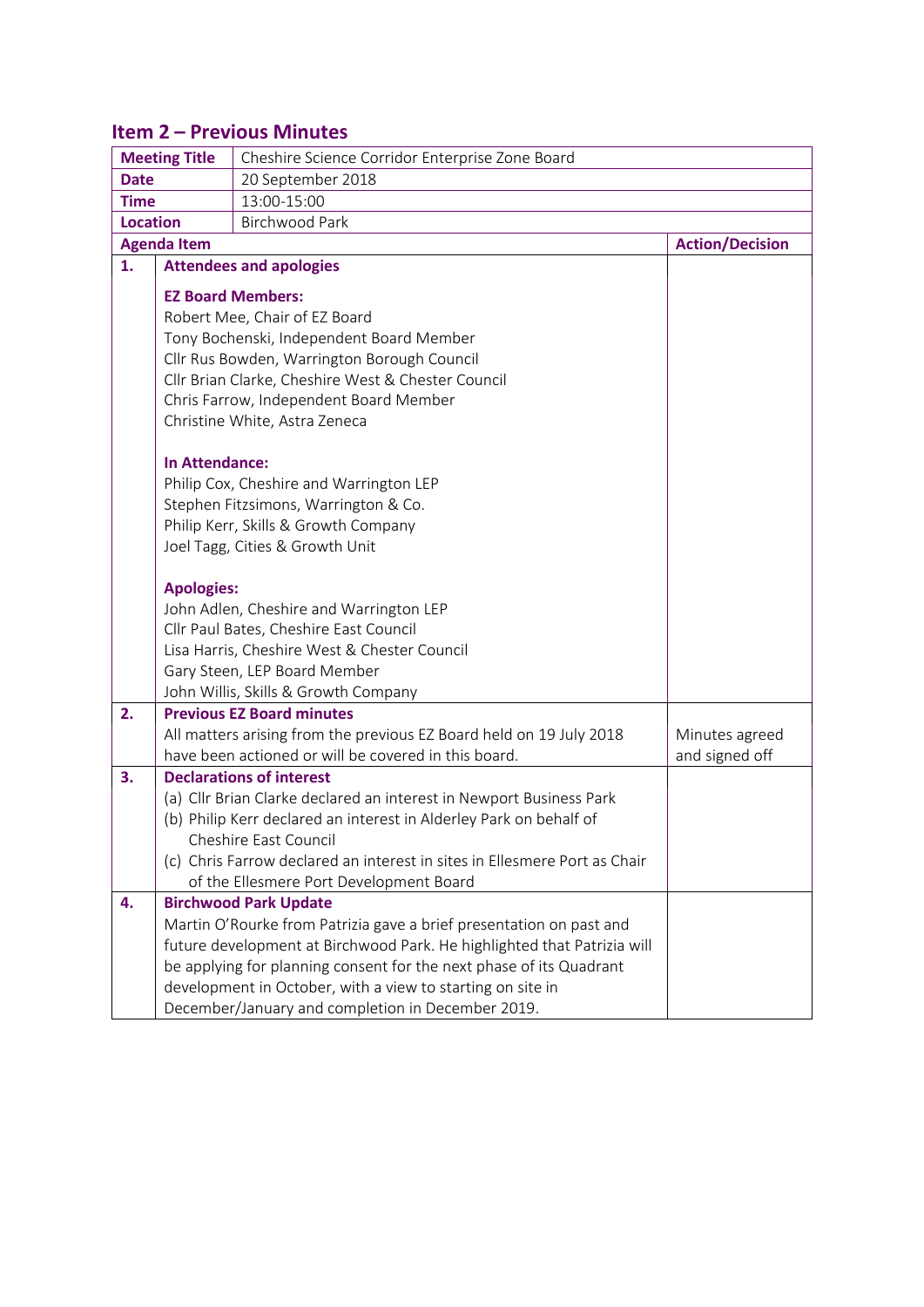| 5. | <b>Governance</b>                                                         |                              |
|----|---------------------------------------------------------------------------|------------------------------|
|    | Robert Mee informed the Board that he had invited Chris Farrow, Chair     | Approved                     |
|    | of Ellesmere Port Development Board, to become a full member of the       |                              |
|    | EZ Board. He noted that Chris would not vote on EZ projects in the        |                              |
|    | Ellesmere Port area.                                                      |                              |
| 6. | <b>EZ investment cases</b>                                                |                              |
|    | Philip Cox took EZ Board members through the three investment cases       |                              |
|    | that had been approved in principle at the last EZ Board and which had    |                              |
|    | draft legal agreements and term sheets in place. It was noted that once   |                              |
|    | these had been finalised, the LEP's Performance and Investment            |                              |
|    | Committee would ratify the EZ Board's decision in terms offer value for   |                              |
|    | money, etc. after which the main LEP Board would need to ratify the       |                              |
|    | agreement.                                                                |                              |
|    | a) Helix Business Park (Phase 2)                                          | Approved                     |
|    | Philip Cox took the Board through the Investment Term Sheet for           |                              |
|    | Helix Business Park (Phase 2). He asked the Board to agree to             |                              |
|    | delegate to officers responsibility for finalising the detailed contract, |                              |
|    | subject to it remaining within the parameters of the term sheet. The      |                              |
|    | Board agreed, subject to receiving further detail of the overage          |                              |
|    | proposals within the terms.                                               |                              |
|    | b) Aviator (Hooton Business Park)                                         | Approved                     |
|    | Philip Cox took the Board through the Investment Term Sheet for           |                              |
|    | Aviator Phase 1 at Hooton Park. The Board agreed to delegate to           |                              |
|    | officers responsibility for finalising the detailed contract and then to  |                              |
|    | pass it to the P&I Committee and main Board for ratification.             |                              |
|    | c) Rhino Products (Newport Business Park)                                 | Approved                     |
|    | Philip Cox took the Board through the Investment Term Sheet for           |                              |
|    | Rhino Investments. It was noted that the EZ Board had agreed this         |                              |
|    | investment in principle via correspondence in August following            |                              |
|    | receipt of a number of clarifications from the applicant. The Board       |                              |
|    | agreed to delegate to officers responsibility for finalising the detailed |                              |
|    | contract and then to pass it to the P&I Committee and main Board for      |                              |
|    | ratification.                                                             |                              |
|    | Tony Bochenski suggested there may be ways to streamline the process      | Action: Tony                 |
|    | of negotiating agreements with investors. He agreed to follow up with     | Bochenski to                 |
|    | John Adlen.                                                               | follow up with<br>John Adlen |
| 7. |                                                                           |                              |
|    | <b>Operational update</b>                                                 |                              |
|    | d) Growth Director's update                                               |                              |
|    | The EZ Board considered and noted the Growth Director's report on         |                              |
|    | key development activities undertaken during the last period.             |                              |
|    |                                                                           |                              |
|    | <b>Business Rate Discount applications</b><br>e)                          |                              |
|    | No Business Rate Discounts were received during the last period.          |                              |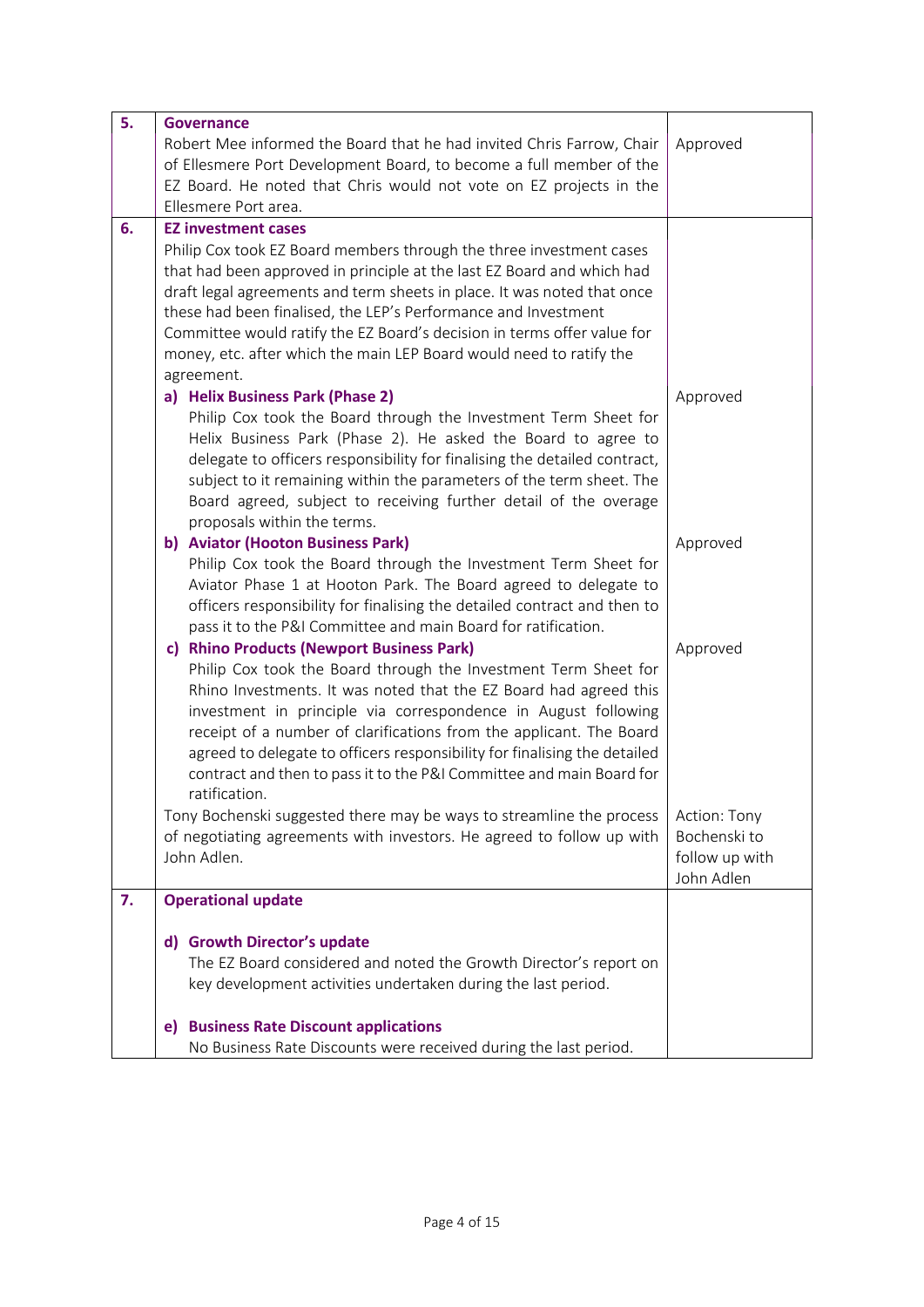| 8.  | <b>Marketing and communications</b>                                                                                                                                                                                                                                                                                                                                                                    |  |
|-----|--------------------------------------------------------------------------------------------------------------------------------------------------------------------------------------------------------------------------------------------------------------------------------------------------------------------------------------------------------------------------------------------------------|--|
|     | a) Marketing and promotion activities<br>No specific marketing or promotional activities were undertaken over<br>the summer apart from regular social media posts on Twitter,<br>LinkedIn, etc.<br>b) Upcoming events<br>The Growth Director reported that he had been invited to speak at<br>the North West Business Insider's 'Golden Triangle' breakfast event<br>on 25 September at Alderley Park. |  |
| 9.  | <b>Finance update</b><br>The Board noted the report of the Growth Director on the preparation of<br>an EZ Investment Proposal for the three local authorities to consider<br>financing the EZ investment pipeline utilising their prudential borrowing<br>capabilities.                                                                                                                                |  |
| 10. | <b>AOB</b><br>There being no other business, the Chair thanked everyone for their<br>attendance and closed the meeting.<br>Following the meeting Robert Mee formally signed the Glasshouse<br>investment agreement.                                                                                                                                                                                    |  |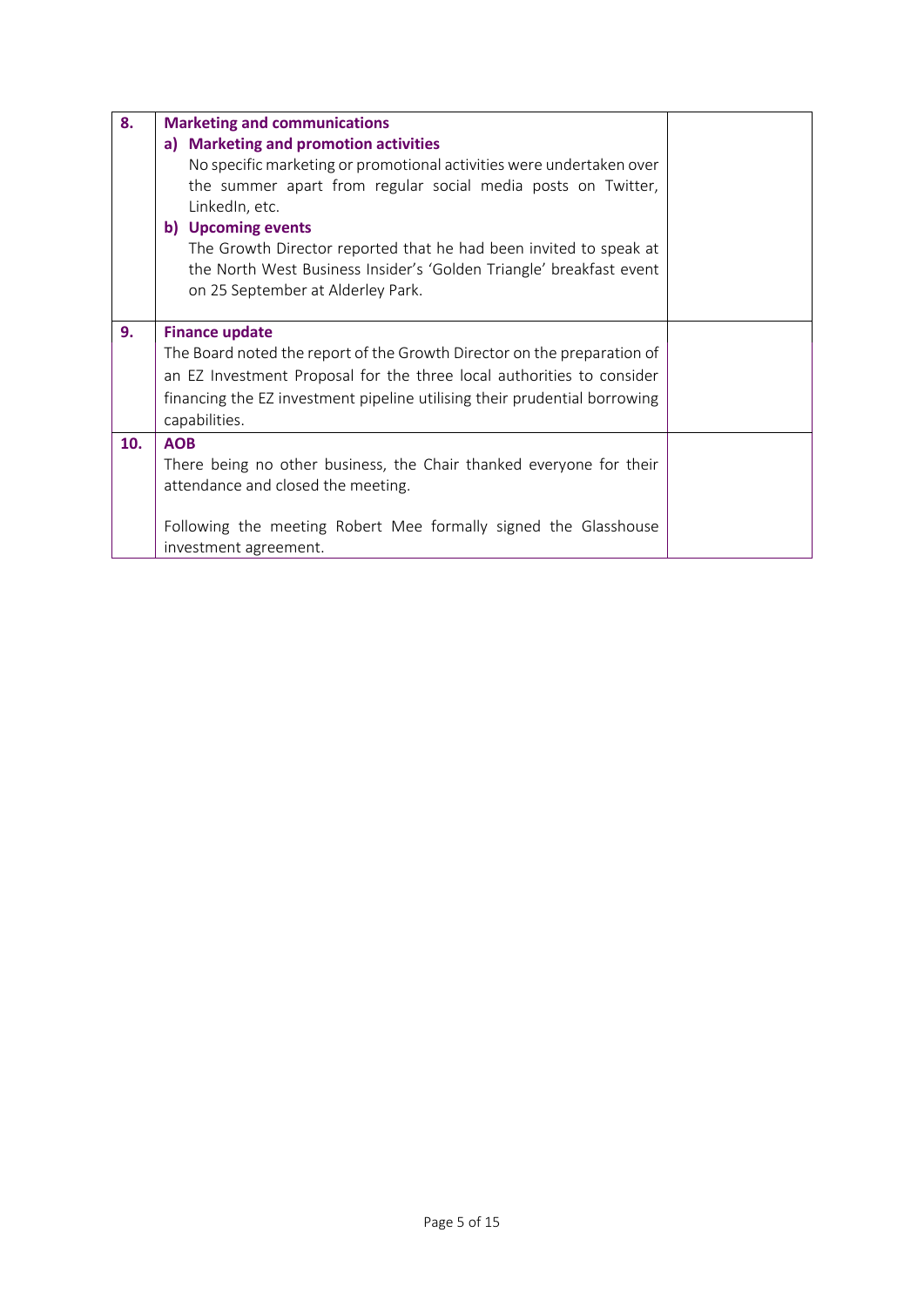## **Item 3 – Declarations of interest**

EZ Board members and attendees to declare any personal or professional interests in an agenda item in line with the Cheshire and Warrington Local Enterprise Partnership's Local Assurance Framework.

Any Board member or attendee declaring an interest can remain in the meeting while the item is discussed but are only allowed to answer direct questions about that item and should refrain from promoting the item in any way.

## **Item 4 – Thornton Science Park update**

Paul Vernon to provide an update to the EZ Board on progress at Thornton Science Park.

### **Item 5 – Governance**

Nothing to report.

### **Item 6 – EZ investment business cases**

| Item $6a$ : | Quadrant Phase 2 Business Case |
|-------------|--------------------------------|
| Author:     | John Adlen                     |
| Date:       | 22 November 2018               |

### **1. Summary**

This paper presents a proposal from WBC Birchwood Park Trustee Limited (as Trustee of the WBC Birchwood Park Unit Trust) for an investment of between £2.7m and £4.93m to deliver a £15.2m project to develop five industrial units totalling 15,773 sq m (169,785 sq ft) at Birchwood Park, Warrington. The scheme could generate c.£436k per annum in retained business rates, providing a payback of between 5.3 and 11.3 years and potentially generating up to £9.1m in retained business rates over the lifetime of the EZ. The applicant is seeking grant funding on the basis of a gap in the overall financial viability of the scheme on the basis of an undeliverable return on investment owing to risk without EZ support.

### **2. Recommendations**

That the EZ Board approves the investment in principle, subject to:

- (a) Negotiation and agreement of a finite investment envelope to incorporate the void and interest cover, the road and electricity infrastructure;
- (b) The provision of further information and clarifications as set out in Cushman & Wakefield's appraisal; and
- (c) The submission of a revised business case to be brought back to the January Board for final approval.

### **3. Background**

Warrington Borough Council bought Birchwood Park from Patrizia in September 2017. Birchwood Park is held in a trust with Warrington Borough Council as the sole shareholder. Patrizia have been retained as Asset Manager for the site. In 2016, Patrizia developed phase 1 of the Quadrant scheme, comprising three industrial units 711 (13,911 sq ft), 713 (21,750 sq ft) and 720 (37,500 sq ft) Cavendish Avenue, all of which let within one year of practical completion.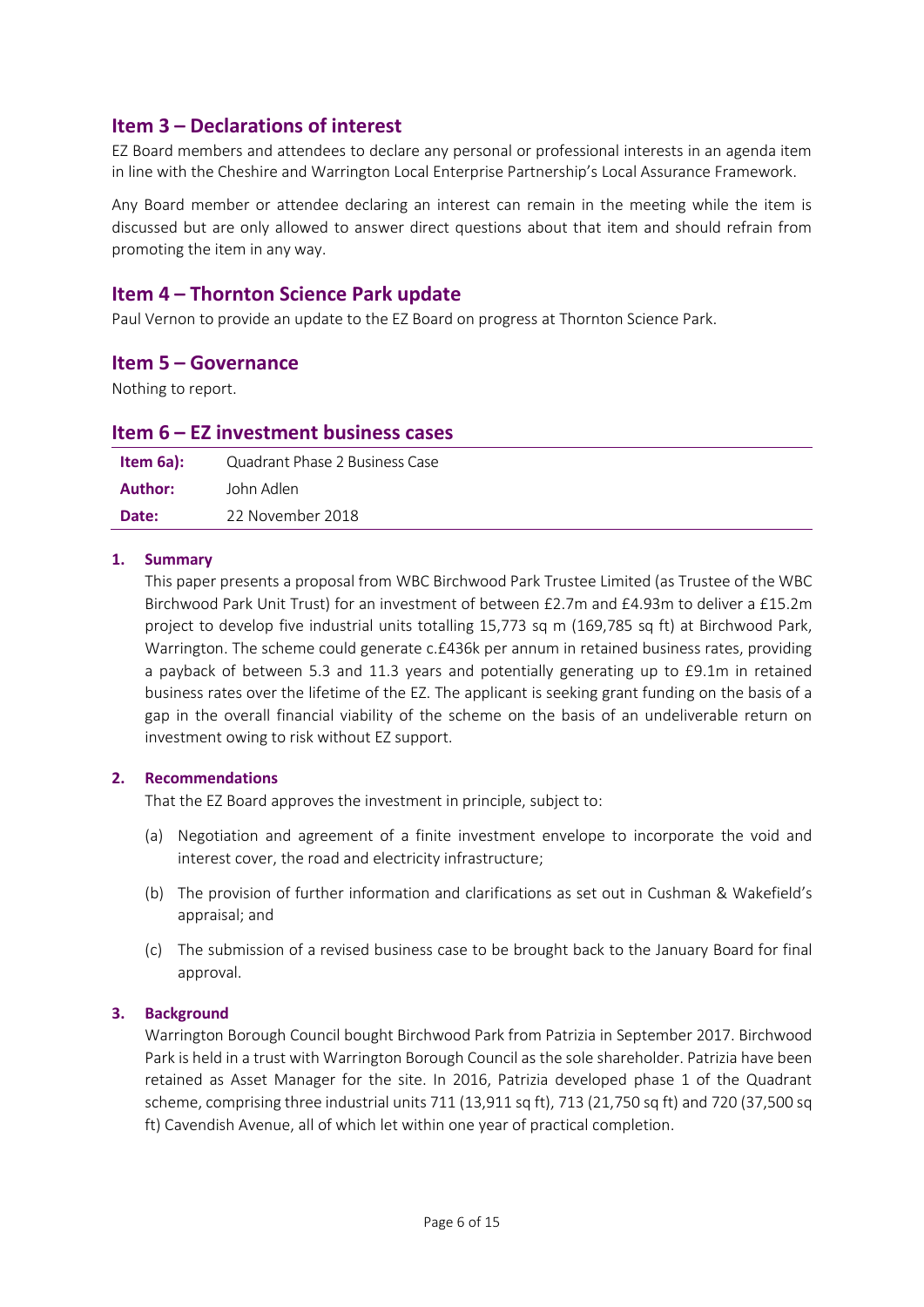### **4. Proposal**

Patrizia is proposing to develop a phase 2 scheme of five industrial units totalling 15,773 sq m (169,785 sq ft). The full investment case is provided as **Appendix A**.

The development will comprise the following units:

- $\blacksquare$  Unit 717 1,699 sq m (18,290 sq ft)
- $\blacksquare$  Unit 718 1,699 sq m (18,290 sq ft)
- $\blacksquare$  Unit 719 2,236 sq m (24,072 sq ft)
- Unit  $720 5,467$  sq m (58,850 sq ft)
- $\blacksquare$  Unit 721 4,671 sq m (50,283 sq ft)

The investment case has three broad elements:

- (a) **Access road infrastructure** a contribution of £650,000 is sought from the EZ towards the costs of providing an access road into the site, which are considered abnormal infrastructure costs which are impacting on scheme viability.
- (b) **Void and interest cover** the EZ to cover the void costs (including service charges and void rates) and finance costs for a maximum of 5 years on a reducing basis as each unit is let, which reduces the risk for the developer/landowner in the event of a market slowdown and provides the ability to offer more generous rent occupier incentives (i.e. free periods, etc.).
- (c) **Electricity infrastructure** a £1m contribution from the EZ (only if required) to cover reinforcement works to the local electrical infrastructure network to serve all development sites. This contribution will provide sufficient capital to enhance the network to enable additional capacity to be provided should this be required from a prospective high energy user.

As such, the scale of the 'ask' from WBC Birchwood Park Trustee Limited varies dependent upon the pace of lettings on the new scheme and whether the electrical infrastructure works are required. The table below shows the estimated cost and payback period to the EZ depending on the scale of the ask.

| <b>Scheme Element</b>         | <b>Best Case Scenario</b><br>(£) | <b>Business Case</b><br><b>Minus Electricity</b><br>Infrastructure (£) | <b>Assumed in</b><br><b>Business Case(1)</b><br>(£) | <b>Worst Case</b><br><b>Scenario</b><br>(£) |
|-------------------------------|----------------------------------|------------------------------------------------------------------------|-----------------------------------------------------|---------------------------------------------|
| Road infrastructure           | 650,000                          | 650,000                                                                | 650,000                                             | 650,000                                     |
| Void Cover                    |                                  | 281.000                                                                | 281,000                                             | 1,405,000                                   |
| Interest Cover                |                                  | 375,000                                                                | 375.000                                             | 1,875,000                                   |
| Electrical Infrastructure     | $\overline{\phantom{a}}$         |                                                                        | 1,000,000                                           | 1,000,000                                   |
| <b>Total</b>                  | 650,000                          | 1,306,000                                                              | 2,306,000                                           | 4,930,000                                   |
| <b>Payback Period (years)</b> | 1.5                              | 2.9                                                                    | 5.3                                                 | 11.3                                        |

(1) Assumes 1 year of rental and interest cover

### **5. Technical appraisal**

Cushman & Wakefield have undertaken an initial technical appraisal of the proposed investment (**Appendix B**) which concludes that overall the project does provide a good case for EZ investment, noting that:

The project demonstrates a good strategic fit with the overarching Cheshire Science Corridor Development and Investment Strategy; the site-specific Development Plan for Ellesmere Port and a number of wider local and national strategies for economic growth.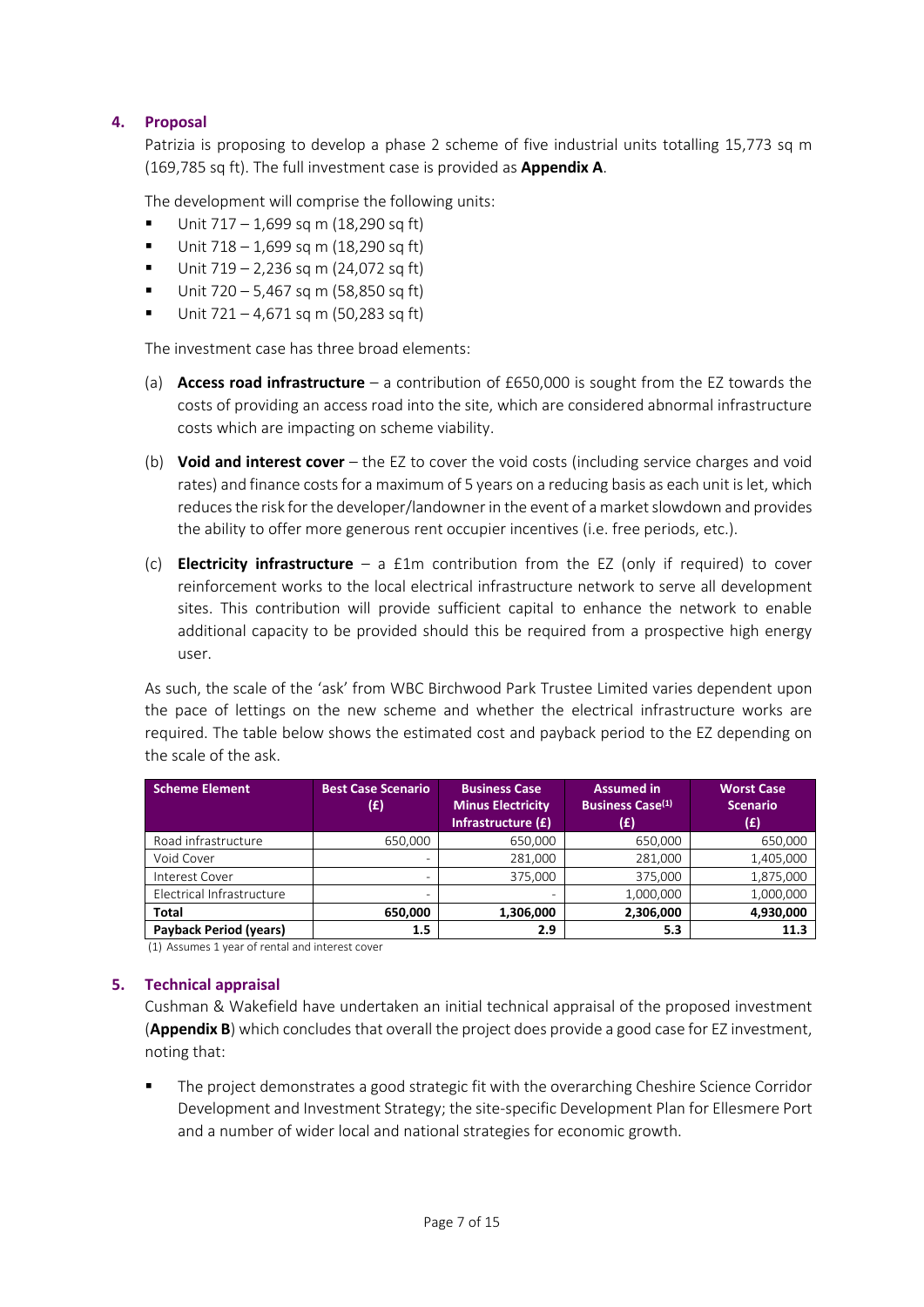- There is a clear demand for the project given the evidenced scale of business enquiries received and lack of available supply of high quality industrial units of this mid-scale within Warrington and the wider sub-region. The need and rationale for public sector support is demonstrated by the unwillingness of the market to risk speculative development and for occupiers requiring space for immediate occupation, resulting in the loss of some enquiries to competing areas and constrained growth of Birchwood Park.
- The project appears to represent good value for money on a cost per job basis relative to the EZ ask. The project can also demonstrate delivery of wider benefits in the form of bringing a long term vacant brownfield site back into economic use; providing local employment across a range of skills; supporting the construction supply; and footfall, spend and indirect jobs within the Park's wider amenities.
- In terms of delivery, the site is in the freehold ownership of the applicant and is understood to have received planning consent for the proposed scheme and a clear and appropriate delivery strategy is in place. Patrizia is an established and experienced Asset and Development Manager who successfully delivered the first phase of development in 2016.

However, Cushman & Wakefield do have concerns about the uncertainty in relation to the scale of EZ investment being requested. The best-case scenario could see the EZ making a £650k contribution towards the costs of the access road, which would payback in just 1.5 years. However, the worst-case scenario could see the EZ investing £4.9m with a payback of over 11 years.

They have also flagged up a number of areas which require further clarification or more detailed information, including:

- Clarification of the applicability of public procurement requirements
- Provision of a State Aid legal opinion
- Assessment of net economic impact and additionality
- Confirmation of Warrington Borough Council's commitment to provide funding for the scheme
- Negotiation of an overage agreement and clawback provision
- Assessment of other potential funding sources
- Further detail on cost assumptions in the development appraisal

### **6. Benefits**

The benefits associated with the investment case are set out in the table below.

| <b>Benefit</b>                                | Quantum          |
|-----------------------------------------------|------------------|
| New commercial floorspace (sq ft)             | 169,785          |
| Brownfield land reclaimed (ha)                | 5.62             |
| Number of new businesses attracted to the EZ  | 5                |
| Number of gross new permanent jobs created    | 480              |
| Number of net new permanent jobs created      | 223              |
| Number of temporary construction jobs created | 100              |
| Gross Value Added (£)                         | 7 <sub>m</sub>   |
| Annual Retained Business Rated (£)            | 436,000          |
| Total Retained Business Rates (£)             | 9.1 <sub>m</sub> |
| Public/Private Sector Leverage (£)            | 13.9m            |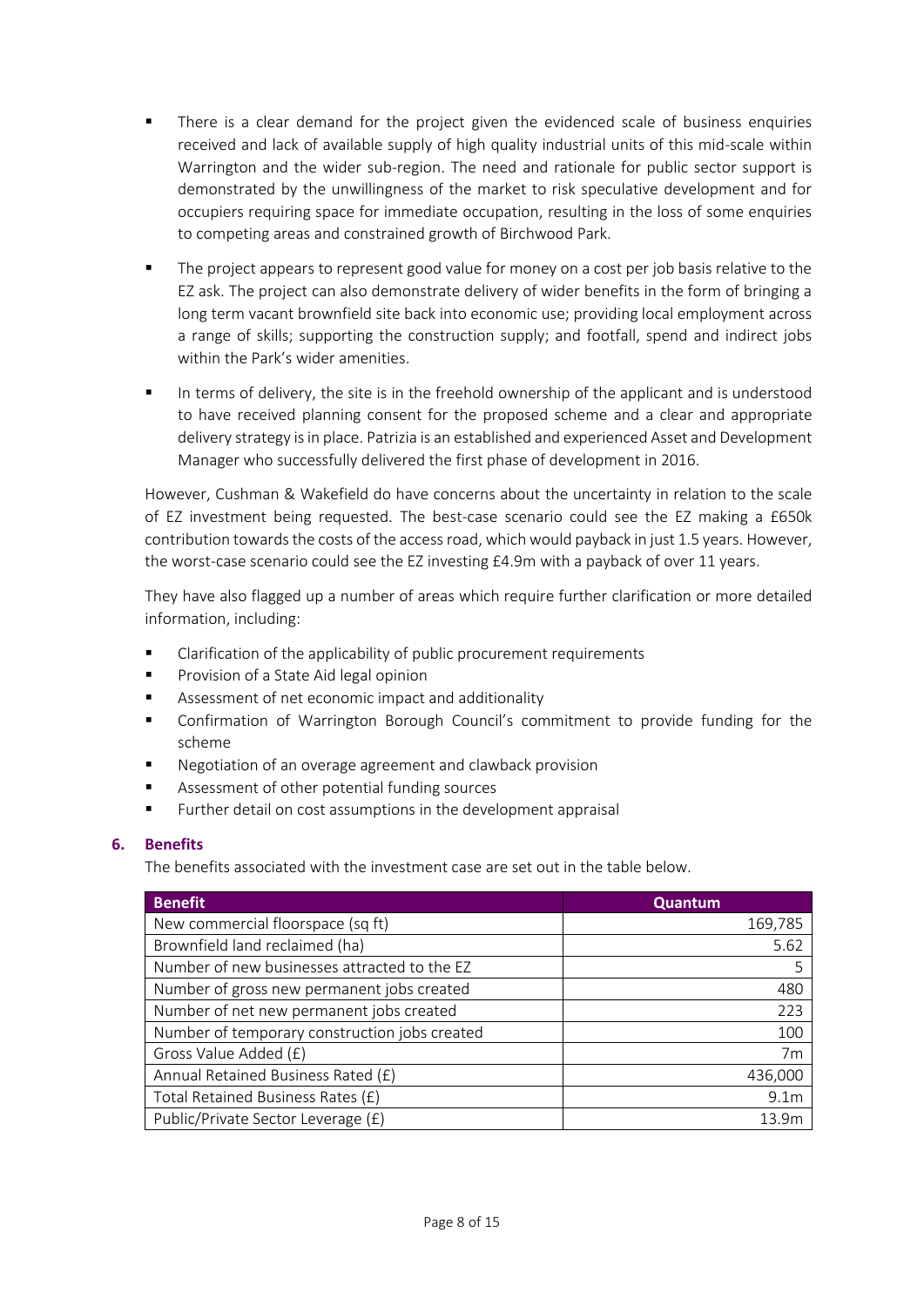### **7. Risks**

.

The following key risks for the EZ Board are associated with this proposal:

| <b>Risk</b> |                                                                                                                  | <b>Impact</b>                                                                                                                                                                         | <b>Likelihood</b> | <b>Mitigation</b>                                                                                                                                                                                                                                                                                                                                                                                                                                                                                                                                                                                                                                                                                                                  |
|-------------|------------------------------------------------------------------------------------------------------------------|---------------------------------------------------------------------------------------------------------------------------------------------------------------------------------------|-------------------|------------------------------------------------------------------------------------------------------------------------------------------------------------------------------------------------------------------------------------------------------------------------------------------------------------------------------------------------------------------------------------------------------------------------------------------------------------------------------------------------------------------------------------------------------------------------------------------------------------------------------------------------------------------------------------------------------------------------------------|
| 1.          | Uncertainty<br>around the level<br>of investment<br>required                                                     | Increases exposure of<br>the EZ to increased<br>levels of investment.<br>Worst-case scenario is<br>£4.9m versus an<br>assumed investment<br>of $£2.3m$                                | Moderate          | Negotiate a finite investment envelope with<br>the Applicant to provide more certainty on<br>the level of investment required to the EZ<br>Board (i.e. if the electricity infrastructure is<br>required this reduces the monies available for<br>void and interest cover and vice versa).                                                                                                                                                                                                                                                                                                                                                                                                                                          |
| 2.          | Estimated level of<br>retained business<br>rates not achieved                                                    | Would impact on the<br>ability of the LEP to<br>repay funding.                                                                                                                        | Low               | Cushman & Wakefield have assessed the<br>estimates provided by Patrizia as reasonable<br>and benchmarked them against available VOA<br>data on comparable properties at Birchwood<br>Park.                                                                                                                                                                                                                                                                                                                                                                                                                                                                                                                                         |
| 3.          | Developers do not<br>deliver projects<br>on time or on<br>budget                                                 | Delays in completion<br>of schemes would<br>impact on level of<br>retained business<br>rates, whilst budget<br>overruns would<br>further increase the<br>viability gap on<br>schemes. | Moderate          | Patrizia UK is an established and pro-active<br>international Asset and Development<br>Manager that has delivered new<br>development in excess of £180m in Gross<br>Development Value, including 135,000 sq ft<br>of industrial and office development at<br>Winnersh Triangle, Berkshire; 175,000 sq ft<br>office building at First Street, Manchester;<br>and 85,000 sq ft of industrial in Glasgow.<br>They have a good track record of refurbishing<br>and developing new property at Birchwood<br>Park, including Quadrant Phase 1. Warrington<br>Borough Council as the landowner/funder is<br>generally considered to be well resourced<br>and WBC's accounts indicate a Balance Sheet<br>of £239.5m as at 31st March 2018. |
| 4.          | Schemes do not<br>achieve practical<br>completion, which<br>does not trigger<br>the payment of<br>business rates | Would impact on the<br>ability of the LEP to<br>repay funding.                                                                                                                        | Moderate          | Track record of the develop and a longstop<br>completion date set within the legal<br>agreement, with clawback penalties for<br>under-performance.                                                                                                                                                                                                                                                                                                                                                                                                                                                                                                                                                                                 |
| 5.          | Developers<br>deploy rate<br>mitigation<br>schemes to avoid<br>empty rates                                       | Could reduce empty<br>rates payable to 25%,<br>would impact on the<br>ability of the LEP to<br>repay funding.                                                                         | Low               | A 'no rate mitigation' clause built into the EZ<br>investment legal agreement.                                                                                                                                                                                                                                                                                                                                                                                                                                                                                                                                                                                                                                                     |
| 6.          | Schemes do not<br>attract occupiers                                                                              | Limited impact as<br>developers still have<br>to pay empty rates                                                                                                                      | Moderate          | Applicant has evidenced market demand<br>through a market report provided by a B8<br>property agents as well as being able to<br>demonstrate strong enquires for this type of<br>property and even lost enquires which they<br>have been unable to satisfy due to lack of<br>suitable premises.                                                                                                                                                                                                                                                                                                                                                                                                                                    |
| 7.          | Investments are<br>not deemed to be<br>State Aid<br>compliant                                                    | Limited impact as the<br>risk on State Aid sits<br>with the developer                                                                                                                 | Low               | Provision of a State Aid opinion as part of the<br>legal agreement, which is assessed by the<br>LEP's legal advisers. Clawback provisions in<br>the EZ investment legal agreement are<br>triggered by any State Aid breach.                                                                                                                                                                                                                                                                                                                                                                                                                                                                                                        |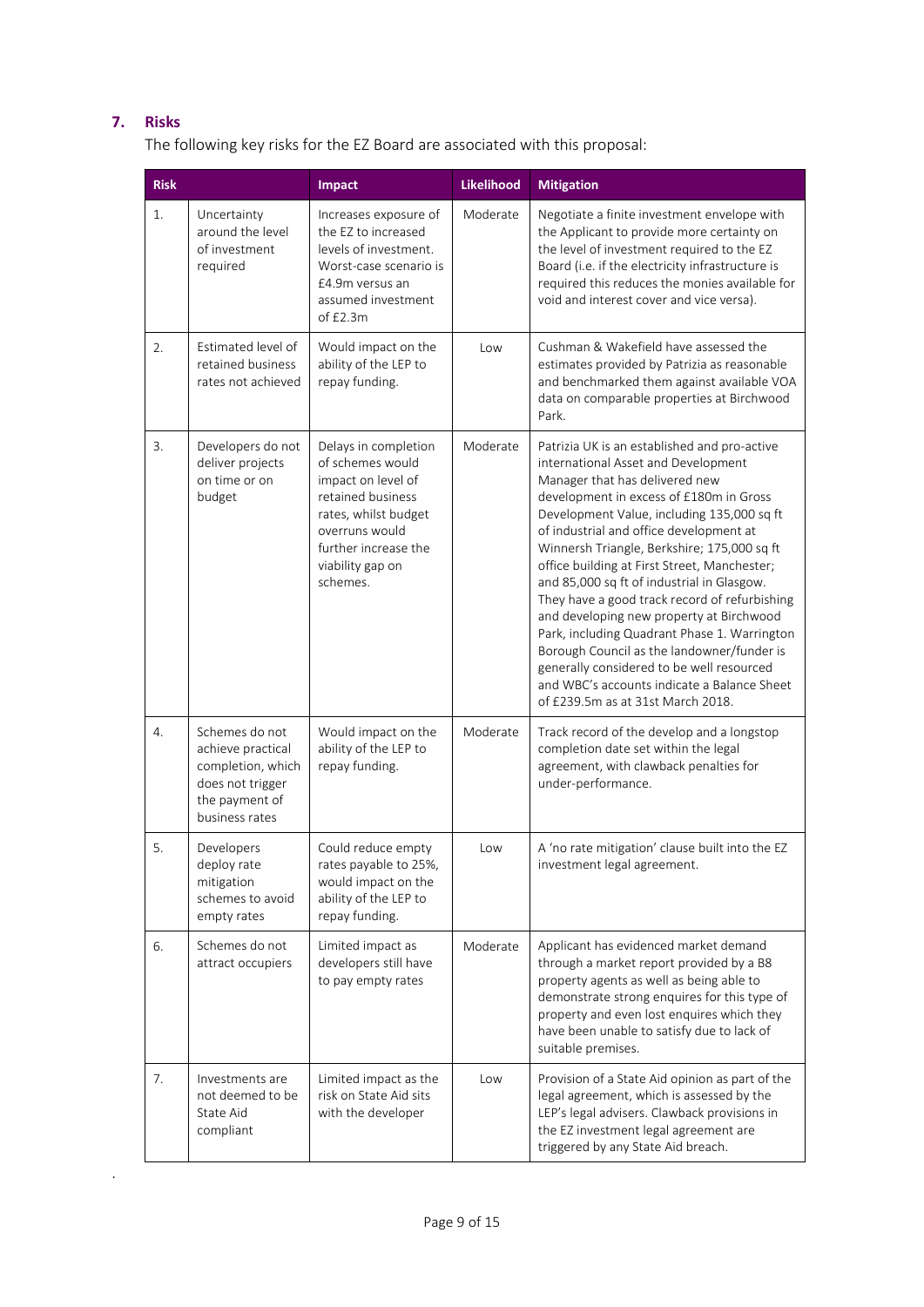## **Item 7 – Operational update**

### **Item 7a) Growth Director's update**

The following key development activities were undertaken during the last period:

- Supporting the Thornton Science Park Taskforce in the appointment of a consultancy team to undertake due diligence and produce a prospectus for a joint venture partner.
- Supported the development of the successful bid to Innovate UK for an energy systems feasibility study in Ellesmere Port to advance the proposals to create an Energy Innovation District.
- Negotiating terms and overseeing the drafting legal agreements for EZ investments in Helix Business Park, Rhino Newport and Hooton Park.
- Presentations to the Local Government Association Post-Brexit Commission and the Cheshire West & Chester Council Post-Brexit Commission on the potential impact of Brexit on the Cheshire and Warrington economy.
- Meeting with Wood Group exploring how the EZ can support their long-term property requirements at Birchwood Park.
- Production and submission of an Investment Proposal to create a £30m borrowing facility to fund EZ investment to the three Cheshire and Warrington local authorities.
- Meeting with Patrizia regarding the development of their EZ investment case.
- Meeting with a clean gas company regarding the potential to develop a clean gas facility at Protos.

### **Item 7b) Business Rate Discount applications**

The following Business Rate Discount applications have been approved by the EZ Steering Group and are recommended for ratification by the EZ Board:

- (a) **Veramed Limited** (Alderley Park) is a specialist Contract Research Organisation that provides a range of high quality biostatistics and programming services for the design, reporting and analysis of clinical trials. The company has expanded at Alderley Park moving from 510 sq ft of space to 1,045 sq ft of space, an increase of 104%. The company passes both the sector and growth tests.
- (b) **Manchester Biogel Limited** (Alderley Park) provide hydrogels and bioinks to the life science industry to support bioprinting, liquid handling and 3D cell culture to develop new technologies. The company currently occupies 317 sq ft of space at Alderley Park and is increasing this to 640 sq ft, an increase of 102%. The company passes both the sector and growth tests.

## **Item 8 – Marketing and communications**

### **Item 8a) Marketing and promotion update**

The following marketing and promotional activities were undertaken during the last period:

- EZ stand at the Regen 2018 conference and exhibition between 7-8 November
- LEP/EZ table at the Place Tech Dinner on 20 November with 10 guests
- Launch of Cheshire and Warrington MIPIM delegation 01 November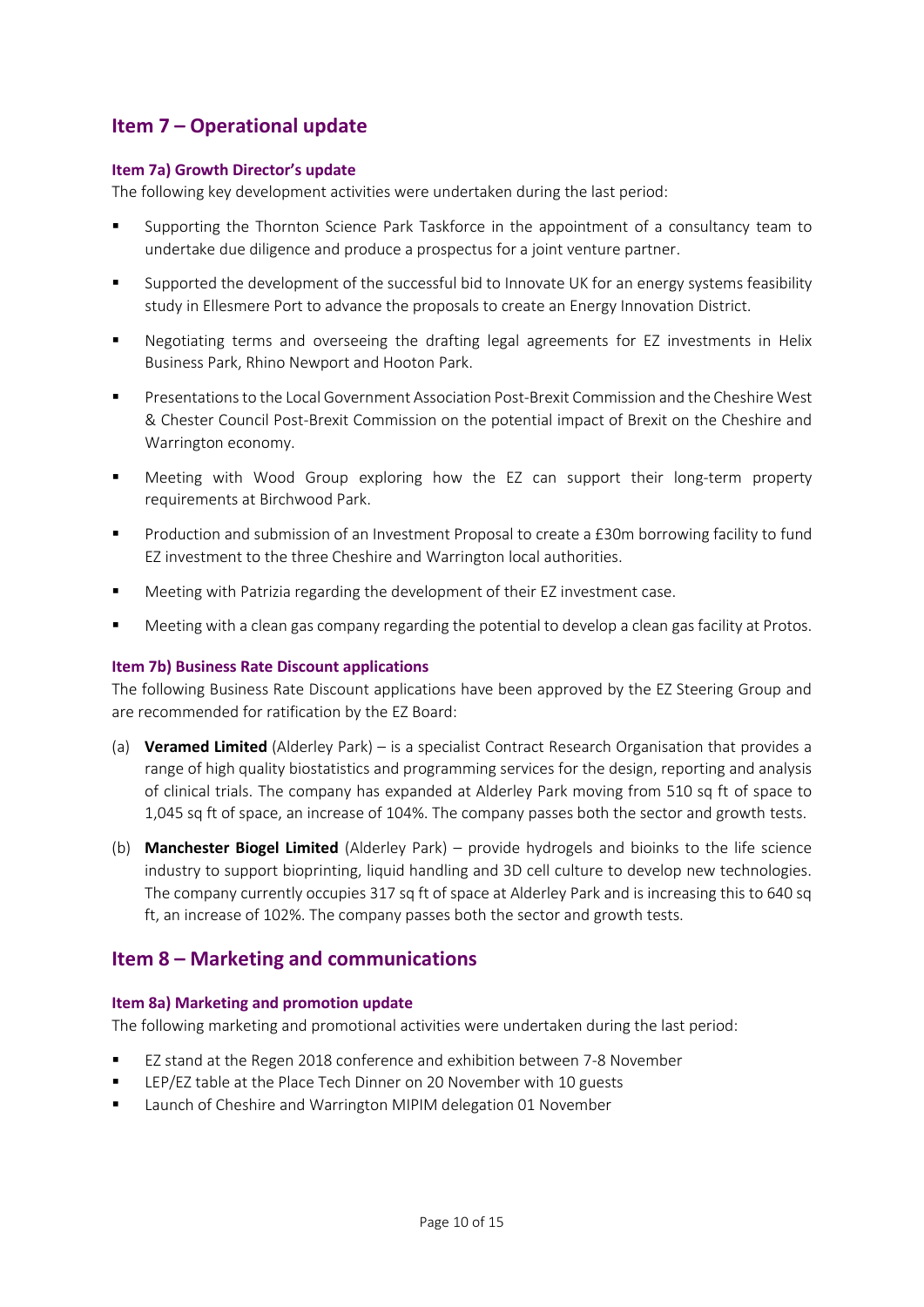## **Item 9 – Finance update**

| Item 9a): | EZ Finance Update |
|-----------|-------------------|
| Author:   | John Adlen        |
| Date:     | 22 November 2018  |

### **1. Purpose**

To provide an update to EZ Board members on the financial position of the Enterprise Zone (EZ), including retained business rate income, investments and funding.

### **1. Background**

A key feature of EZ status is the ability to retain any new business rate growth over a 25-year period from the inception of the EZ, which can be reinvested into the economic development priorities of the sub-region. Our strategy for the EZ is to unlock and accelerate development in order to create new commercial floorspace and attract occupiers into the EZ and maximise the benefits of EZ status. The more commercial floorspace that we can create in the EZ, particularly (but not exclusively) within the first 5-years of operation, the more occupiers we can attract with the Business Rate Discount and Enhanced Capital Allowances incentives. The more occupiers we attract to the EZ (and the quicker we can attract them) the more business rates we retain over a longer period, which can then be reinvested back into new projects in the EZ and the wider subregion.

### **2. Retained business rate income**

We have already started to generate retained business rate income from the EZ. Table 2.1 below shows the actual and forecast income from retained business rates between 2017-2021. Note that retained business rate income is paid one year in arrears, so income generated in 2016-17 is shown as income to the LEP in 2017-18.

| Income source       | 2017/18                      | 2018/19 | 2019/20   | 2020/21   |
|---------------------|------------------------------|---------|-----------|-----------|
| <b>CEC</b>          | 999,949                      | 640,777 | 560,770   | 560,770   |
| <b>CWAC</b>         | 29,339                       | 118,162 | 195,478   | 195,478   |
| Cavendish Nuclear   | $\qquad \qquad \blacksquare$ | ۰       | 142,383   | 284,765   |
| Royal London        | $\qquad \qquad$              |         | 394,491   | 788,982   |
| Thyson Technologies | $\qquad \qquad \blacksquare$ | ۰       | 30,735    | 30,735    |
| Cook Compression    | $\qquad \qquad \blacksquare$ |         | 30,735    | 30,735    |
| <b>Total</b>        | 1,029,288                    | 758,939 | 1,354,592 | 1,891,465 |

**Table 2.1** Actual and forecast retained business rate income 2017-2020

This retained business rate income is from 'organic' growth in the Enterprise Zone, i.e. businesses moving into new or refurbished premises which we have not made any investment into. The majority of retained business rate income from organic growth to date has come from Alderley Park, with a small proportion from sites in Ellesmere Port and Thornton Science Park. To date no retained business rate income has come from Warrington Borough Council, because business rate income from Birchwood Park is sitting just below the baseline originally set for the EZ. We believe that this is due to a combination of the 2017 revaluation, the assumptions being made by WBC in their calculations of business rate income and potentially from the demolition of a property on the site. We also know that from 2019/20 onwards a number of additional occupiers have or will land in the EZ such as Cavendish Nuclear at Birchwood Park, Royal London and Alderley Park and Thyson Technologies and Cook Compression at Helix Business Park.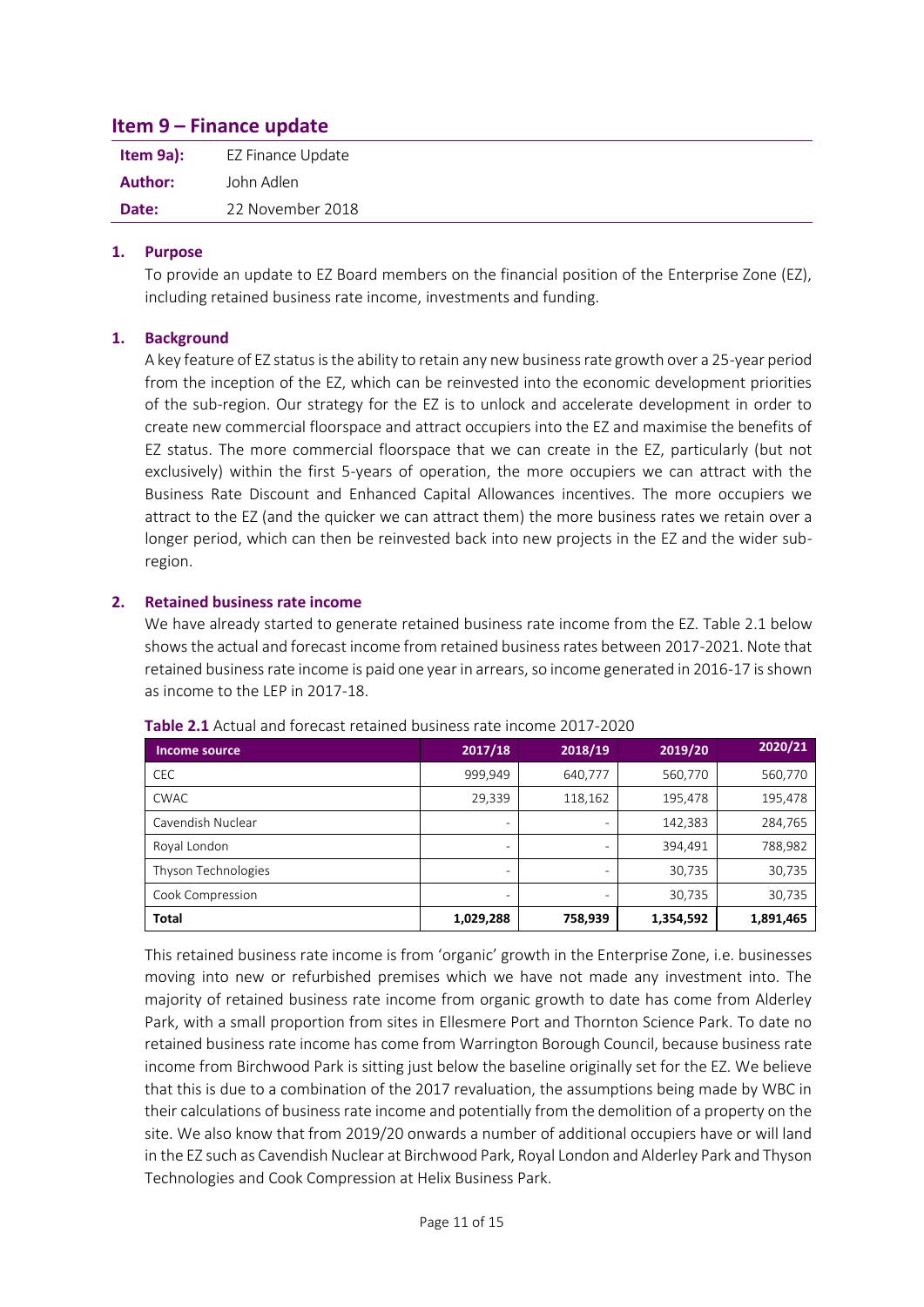Forecast and actual retained business rate income from the EZ has been fluctuating since the outset of the EZ in April 2016. The estimation and calculation of retained business rate income from the EZ is complex, with a number of factors impacting on the level of retained business rates. The Cheshire Science Corridor EZ is particularly complex given the high-levels of existing built stock at Alderley Park, Birchwood Park and, to a lesser extent, Thornton Science Park. At Alderley Park the situation is made more complex by the shift from a single hereditament under Astra Zeneca to multiple hereditaments under MSP. The retained business rate income should settle down over the next few years as we start to develop more new stock in the EZ and Astra Zeneca hand over the remainder of their space at Alderley Park and by 2020/21 we expect to be generating c.£1.8m per annum from organic retained business rate income.

### **3. EZ investments**

In order to accelerate the development of floorspace in the EZ and thus maximise the level of retained business rates, we have identified a pipeline of investment projects that could create c.1.5m sq ft of new commercial floorspace, generating c.£100m in retained business rates over the next 22 years. The EZ Board has already approved £8.2m in five investment projects to date that will create c.395k sq ft of new commercial floorspace and generate £1.3m in retained business rates annually and £26.1m over the next 22 years.

| <b>Project</b>        | <b>Site</b>           | <b>New</b><br><b>Commercial</b><br><b>Floorspace</b><br>(Sq ft) | EZ.<br><b>Investment</b><br>(E) | <b>Annual</b><br><b>Retained</b><br><b>Business</b><br>Rates $(f)$ | <b>Total</b><br><b>Retained</b><br><b>Business</b><br>Rates $(f)$ | <b>Payback</b><br>Period<br>(Years) |
|-----------------------|-----------------------|-----------------------------------------------------------------|---------------------------------|--------------------------------------------------------------------|-------------------------------------------------------------------|-------------------------------------|
| Glasshouse            | Alderley Park         | 148,000                                                         | 3,872,876                       | 792,000                                                            | 17,226,000                                                        | 5.5                                 |
| Helix Phase 2         | Helix Business Park   | 40,011                                                          | 659,347                         | 67,000                                                             | 1,457,250                                                         | 11.7                                |
| Rhino Newport         | Newport Business Park | 82.023                                                          | 1,390,250                       | 146.000                                                            | 3,175,500                                                         | 6.1                                 |
| Aviator Phase 1       | Hooton Park           | 124,980                                                         | 1,701,418                       | 342,676                                                            | 4,305,375                                                         | 10.2                                |
| <b>NBR Substation</b> | Ellesmere Port        |                                                                 | 612,400                         | $\overline{\phantom{0}}$                                           |                                                                   |                                     |
| <b>Total</b>          |                       | 395,014                                                         | 8,236,291                       | 1,347,676                                                          | 26,164,125                                                        | 6.7 <sup>(1)</sup>                  |

#### **Table 3.1** Approved EZ investment projects

(1) Average payback period

### **Table 3.2** EZ investment pipeline

| Project                   | <b>Location</b>       | <b>New</b><br><b>Commercial</b><br><b>Floorspace</b><br>(Sq ft) | <b>Estimated</b><br>EZ.<br>Investment<br>(£) | <b>Annual</b><br><b>Retained</b><br><b>Business</b><br>Rates $(E)$ | <b>Total</b><br><b>Retained</b><br><b>Business</b><br>Rates $(f)$ | <b>Payback</b><br><b>Period</b><br>(Years) |
|---------------------------|-----------------------|-----------------------------------------------------------------|----------------------------------------------|--------------------------------------------------------------------|-------------------------------------------------------------------|--------------------------------------------|
| Warrington West           | Birchwood Park        |                                                                 | 2,000,000                                    |                                                                    |                                                                   |                                            |
| Quadrant Phase 2          | Birchwood Park        | 187,000                                                         | 2,703,605                                    | 459,016                                                            | 9,754,090                                                         | 6.7                                        |
| Block 21                  | Alderley Park         | 32,289                                                          | 1,750,000                                    | 177,105                                                            | 3,719,205                                                         | 12.0                                       |
| <b>CWAC</b>               | Newport Business Park | 100,000                                                         | 1,000,000                                    | 156,077                                                            | 3,277,617                                                         | 7.4                                        |
| Gaerwen                   | Newport Business Park | 80,000                                                          | 1,000,000                                    | 124,862                                                            | 3,238,598                                                         | 9.6                                        |
| <b>Innovation Terrace</b> | Thornton Science Park | 100,000                                                         | 1,000,000                                    | 156,977                                                            | 8,268,564                                                         | 7.4                                        |
| Block 19 & 22             | Alderley Park         | 72,650                                                          | 4,000,000                                    | 398,485                                                            | 2,559,671                                                         | 12.3                                       |
| Wood Group                | Birchwood Park        | 100,000                                                         | 3,000,000                                    | 557,418                                                            | 10,869,671                                                        | 6.3                                        |
| Aviator Phase 2           | Hooton Park           | 320,000                                                         | 3,600,000                                    | 499,447                                                            | 10,113,802                                                        | 8.3                                        |
| Sellafield                | Birchwood Park        | 200,000                                                         | 5,000,000                                    | 1,145,030                                                          | 22,041,828                                                        | 4.9                                        |
| Total                     |                       | 1,191,939                                                       | 25,053,605                                   | 3,674,417                                                          | 73,843,046                                                        | $8.3^{(1)}$                                |

(1) Average payback period

In addition, we have an identified further pipeline of investment projects set out in Table 3.2 requiring c.£25m of investment, which could create a further 1.1m sq ft of floorspace, generating £3.6m per annum in retained business rates and £73.8m over the lifetime of the EZ.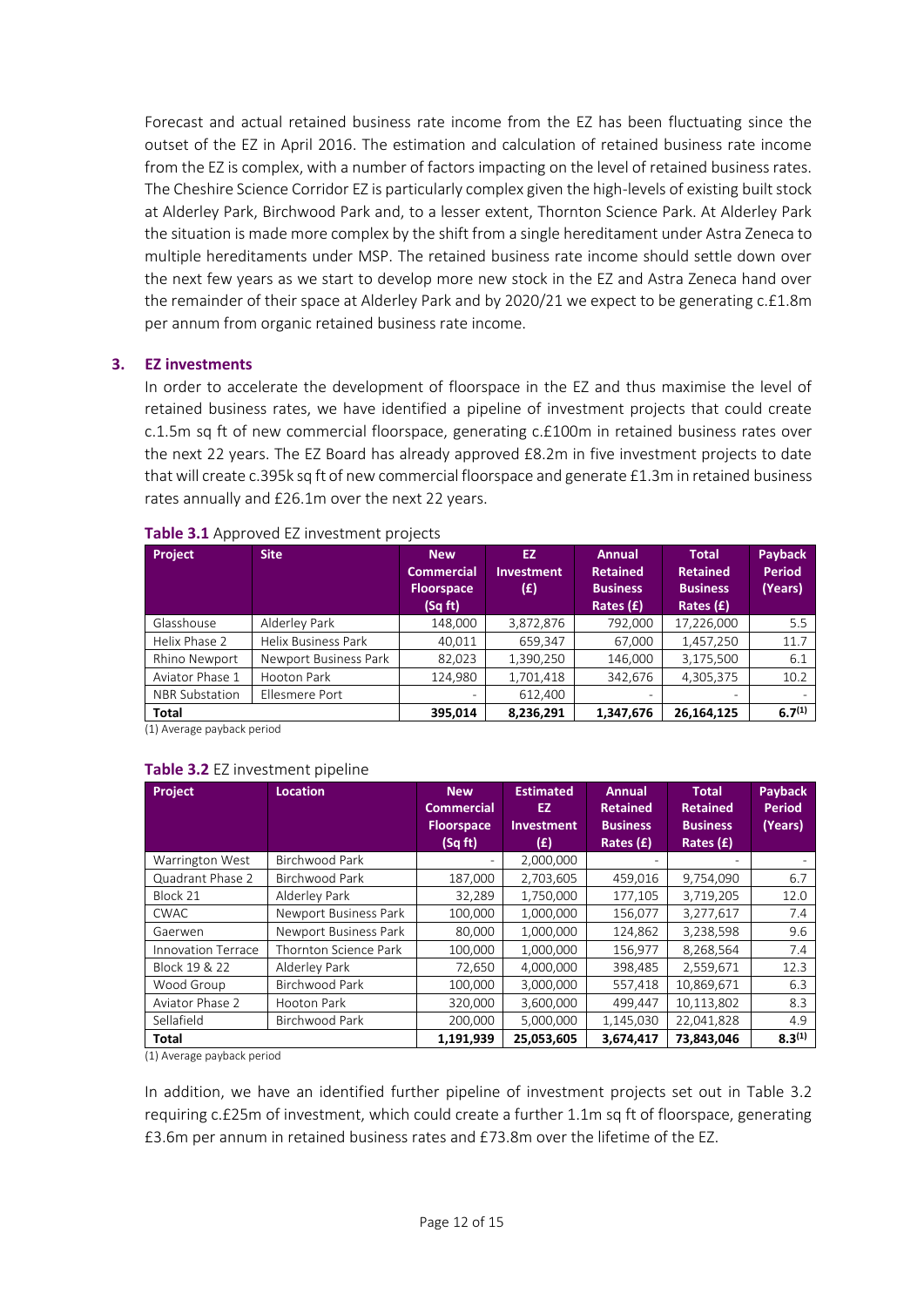### **4. Investment proposal**

We are currently in discussions with the three local authorities to create a £30m borrowing facility, funded via local authority borrowing from the Public Works Loan Board, to fund the EZ investment pipeline (see Investment Proposal attached as Appendix C). This borrowing will be repaid through the retained business rates generated. Once the initial debt is repaid, the retained business rates from these schemes will revert into a sub-regional investment fund to be reinvested back into economic development projects in the sub-region.

Figure 4.1 below shows the projected income and expenditure over the lifetime of the EZ based on the existing retained business rate income and investment pipeline. The expenditure for the EZ includes the existing operational expenditure (i.e. Growth Director's salary, consultancy and marketing budgets) and the forecast debt repayment from local authority borrowing.

The EZ is forecast to generate a total of £144.7m over the next 22-years, with total expenditure forecast at £48.8m, leaving a net surplus of c.£96m.



**Fig. 4.1.** Projected EZ income and expenditure 2016-42

Income is projected to grow rapidly over the next 5-years as new investments come on stream, before levelling off at c.£6.7m in 2023/24. Similarly, expenditure is projected rise to a peak of c.£6.2m per annum in 2021/22 and 2022/23 before starting to decrease as debt is repaid. The debt against the existing investment pipeline is forecast to be fully repaid by 2032/33.

Figure 5.2 below shows the forecast retained business rates income as set out in the original EZ application against the existing forecast income from the current pipeline of investment projects. It demonstrates with the existing investment pipeline we are broadly on track, matching the pace of income growth projected in the original application until c. 2027/28 after which the forecast from the original starts to pull away. It must be noted, however, that the current investment pipeline does not cover the whole of the remaining land available within the EZ and excludes for example all of Protos, the vast majority of Thornton Science Park and significant proportions of Alderley Park and Birchwood.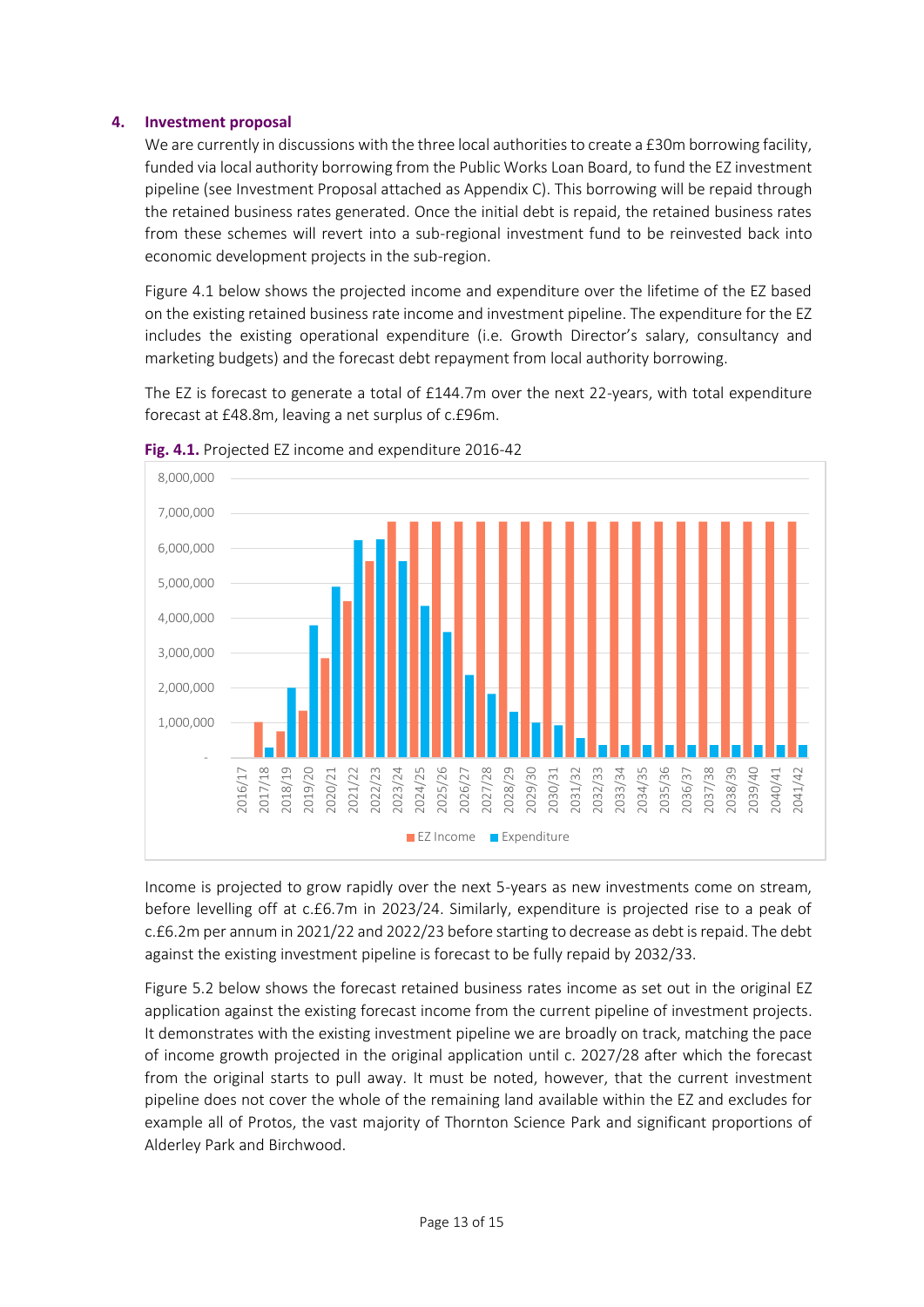

**Fig. 5.2.** EZ application case income versus current and investment pipeline Income

Each investment project will repay its own debt through the retained business rates generated from that project, after which the retained business rates will revert into a sub-regional investment fund. Figure 5.2 below shows the profile for the total borrowing requirement (debt) of the EZ and the income into the sub-regional investment fund as debt is repaid.



Fig. 5.3. Projected borrowing requirement and sub-regional investment fund 2016-42